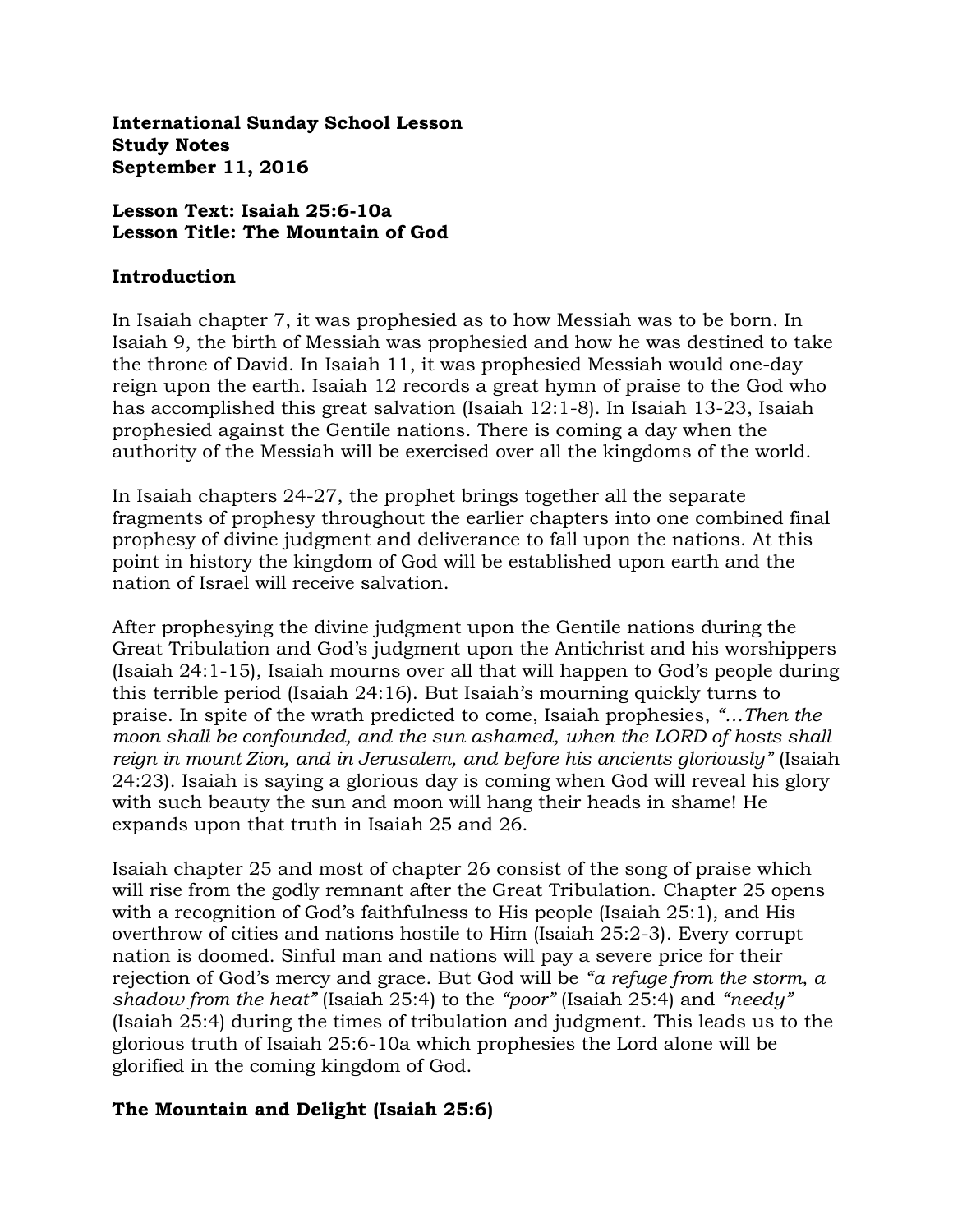### Verse 6

"And in this mountain shall the LORD of hosts make unto all people a feast of fat things, a feast of wines on the lees, of fat things full of marrow, of wines on the lees well refined."

The "mountain" in verse 6 and 7 most likely refers to Mount Zion in Jerusalem, the seat of God's presence (Isaiah 24:23; 65:25; Hebrews 12:22). Messiah was to begin, and is to have its central seat, at Jerusalem (Isaiah 2:2).

Isaiah prophesies "the LORD of hosts," or "Lord of armies" will prepare "a feast" in Mount Zion for "all people." For the Old Testament Jew, a "feast" was a picture of the Kingdom Age when Messiah would reign over Israel and all the nations of the world would be a part of her glory (Isaiah 55:1-5; 60:1). When Jesus used the picture of the feast, the people knew He was referring to the promised kingdom (Matthew 8:11; Luke 13:28-29).

"Feasting" follows victory which in the coming of the future kingdom of God will follow the reign of Antichrist and the Great Tribulation. This "feast" the Lord will prepare is open to "all people." "All people" means there is no restriction of salvation and the blessing it brings to any particular race or nation (Daniel 7:14; Matthew 8:11; Colossians 3:11; Revelation 5:9). "All people" being invited to this "feast" does not mean everyone who lives in the Millennial Kingdom will be saved; instead it means there will be people saved in the Millennial Kingdom from "all people" or all nations and races.

"A feast of fat things," mentioned twice in this verse and "wines" also mentioned twice, signify the best of food and the finest of drinks. "Well refined" means "fine, purged, purified." In other words, the best! By using the words "fat things, full of marrow, and wines of lees," the prophet is describing God's ability to supply the needs of His people. Some in the health and wealth movement interpret this verse to mean God guarantees His people the very best in this present age. However, this passage speaks of a future "feast" to come after God's judgment upon this earth in which Israel and other nations will feast together in prosperity and peace. This time is known in Scripture as the Thousand Year Millennial Reign of Jesus Christ.

# **The Mountain and Death (Isaiah 25:7-8)**

### Verse 7

"And he will destroy in this mountain the face of the covering cast over all people, and the vail that is spread over all nations."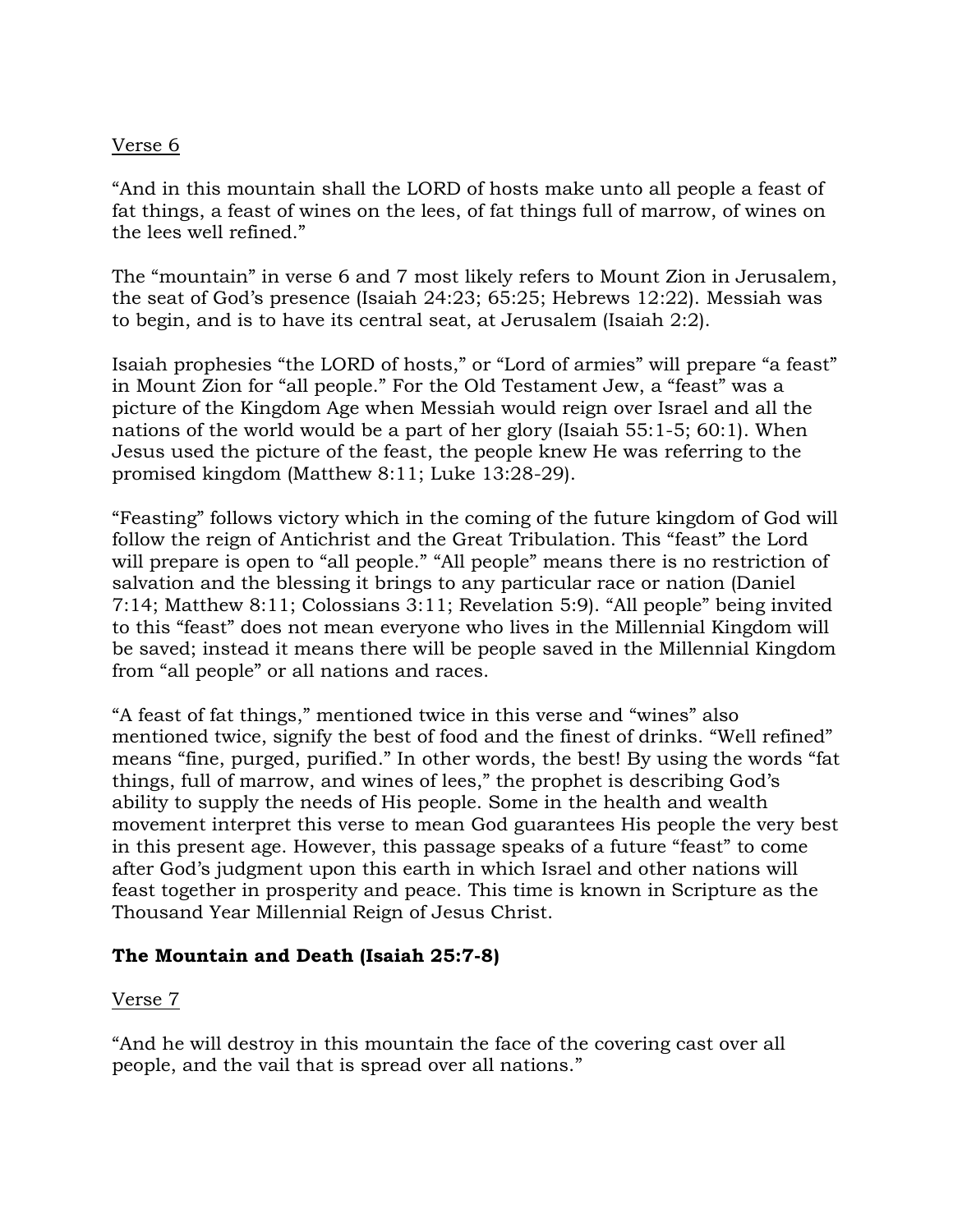When the Millennial Kingdom is ushered in, the Lord "will destroy in this mountain the face of the covering cast over all the people, and the vail that is spread over all nations." This is a picture of the destruction and removal of death. The "covering cast over all people" and "the vail that is spread over all nations" is a reference to a sheet or some type of covering placed over dead bodies. Isaiah's reference to "the vail that is spread over all nations" is the death and blindness the nations of the world have been under through the Satanic delusions and deceptions of the Great Tribulation. When the redeemed of all nations and races arrive "in this mountain," or at Mount Zion, death and delusion will be no more.

### Verse 8

"He will swallow up death in victory; and the Lord GOD will wipe away tears from off all faces; and the rebuke of his people shall he take away from off all the earth: for the LORD hath spoken it."

This verse is quoted in 1 Corinthians 15:54, *"…Death is swallowed up in victory."* Isaiah and the Apostle Paul are talking about the end of physical death. This process will take place over several events. It will partly be fulfilled when Jesus Christ returns in the air to rapture His church (1 Corinthians 15:51-55; 1 Thessalonians 4:13-18; Revelation 4:1). However, there will still be people on the earth during the Tribulation, Great Tribulation, and during the Millennial, but at the end of the thousand-year reign of Christ, physical death will cease (Revelation 20:14; 21:1-4).

When death ceases, "the Lord God will wipe away tears from off all faces." The "tears" of grief caused by the separation of the dead from the living will be a thing of the past. As previously mentioned, the wiping away of tears will occur at the end of the thousand-year reign of Christ (Revelation 21:4).

"The rebuke of this people shall he take away from off all the earth" means every sign and action of disgrace toward God's chosen people will be removed forever. Israel may be disgraced, mocked, and ridiculed today, and some suggest she has been abandoned by God, but in the coming kingdom she will be the head of the nations and no longer the tail (Deuteronomy 28:13). There will be no more "rebuke of his people."

"For the LORD hath spoken it" means God's Word has gone forth and there is no authority or power to retract or challenge it. The blessings promised are certain to happen (Psalm 119:89,160).

# **The Mountain and Deliverance (Isaiah 25:9-10a)**

Verse 9